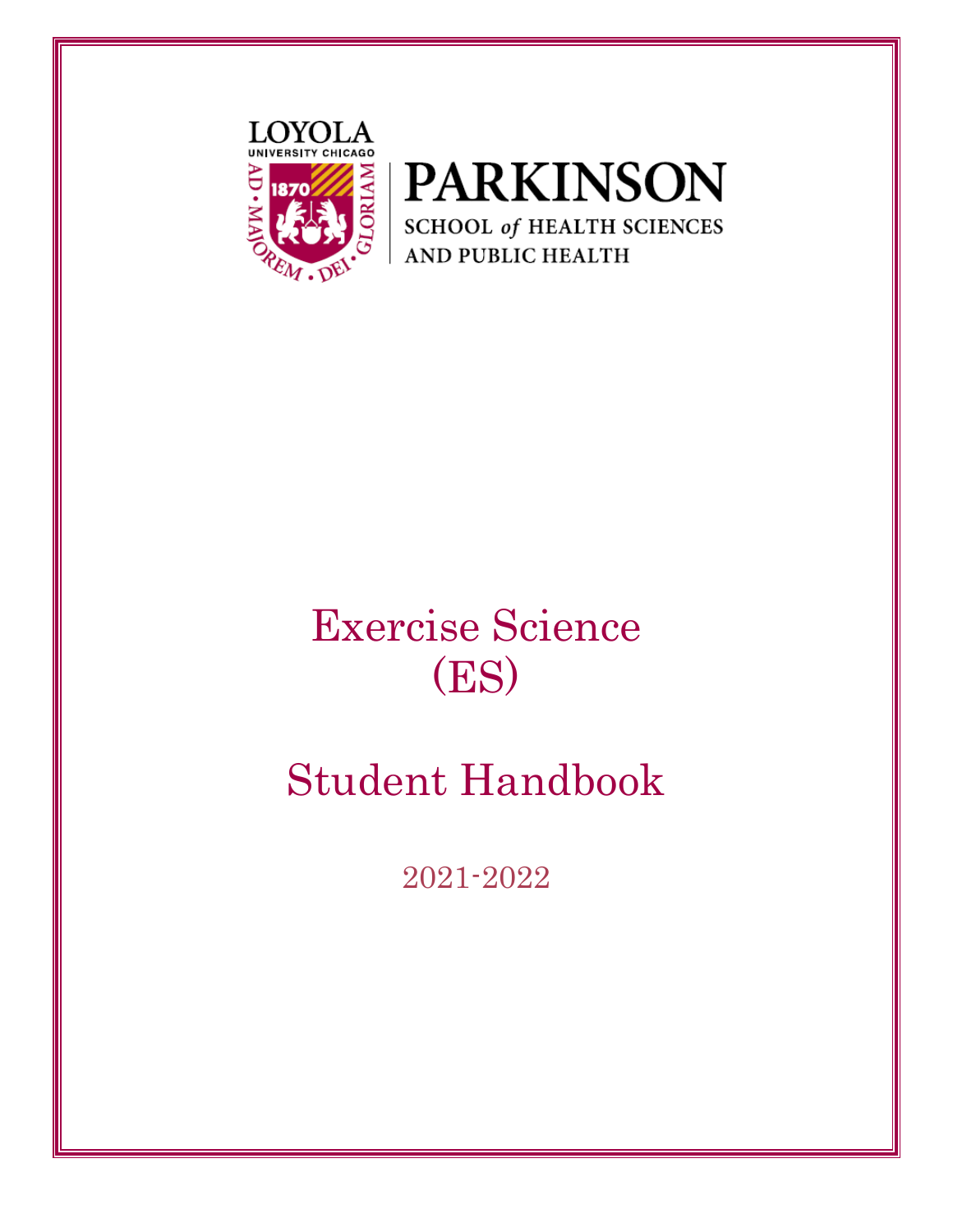## **Table of Contents**

| I. |                                                                              |  |  |  |
|----|------------------------------------------------------------------------------|--|--|--|
| Ш. | Parkinson School of Health Sciences and Public Health Core Values5           |  |  |  |
|    |                                                                              |  |  |  |
|    | III. Overview of Exercise Science Program (ES) Within the Parkinson School 5 |  |  |  |
|    |                                                                              |  |  |  |
|    |                                                                              |  |  |  |
|    |                                                                              |  |  |  |
|    |                                                                              |  |  |  |
|    |                                                                              |  |  |  |
|    |                                                                              |  |  |  |
|    |                                                                              |  |  |  |
|    |                                                                              |  |  |  |
|    |                                                                              |  |  |  |
|    |                                                                              |  |  |  |
|    |                                                                              |  |  |  |
|    |                                                                              |  |  |  |
|    |                                                                              |  |  |  |
|    |                                                                              |  |  |  |
|    |                                                                              |  |  |  |
|    |                                                                              |  |  |  |
|    |                                                                              |  |  |  |
|    |                                                                              |  |  |  |
|    |                                                                              |  |  |  |
|    | 1.                                                                           |  |  |  |
|    | 2.                                                                           |  |  |  |
|    | 3.                                                                           |  |  |  |
|    |                                                                              |  |  |  |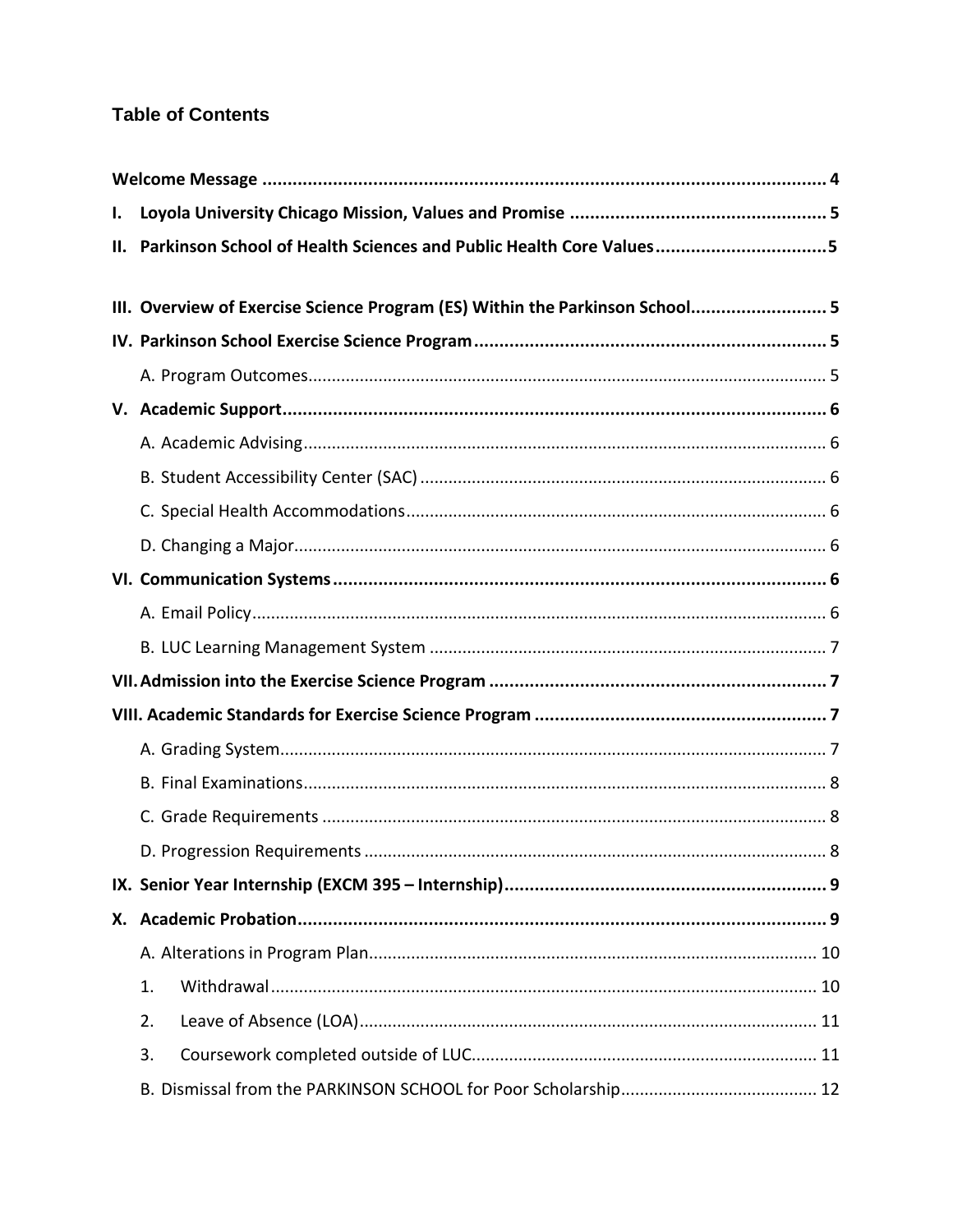|  | C. Dismissal from the Parkinson School for Reasons Other than Poor Scholarship  12 |  |
|--|------------------------------------------------------------------------------------|--|
|  |                                                                                    |  |
|  |                                                                                    |  |
|  |                                                                                    |  |
|  |                                                                                    |  |
|  |                                                                                    |  |
|  |                                                                                    |  |
|  | A. Open Courses The following ES courses are open to any student in the University |  |
|  |                                                                                    |  |
|  |                                                                                    |  |
|  |                                                                                    |  |
|  |                                                                                    |  |
|  |                                                                                    |  |
|  |                                                                                    |  |
|  |                                                                                    |  |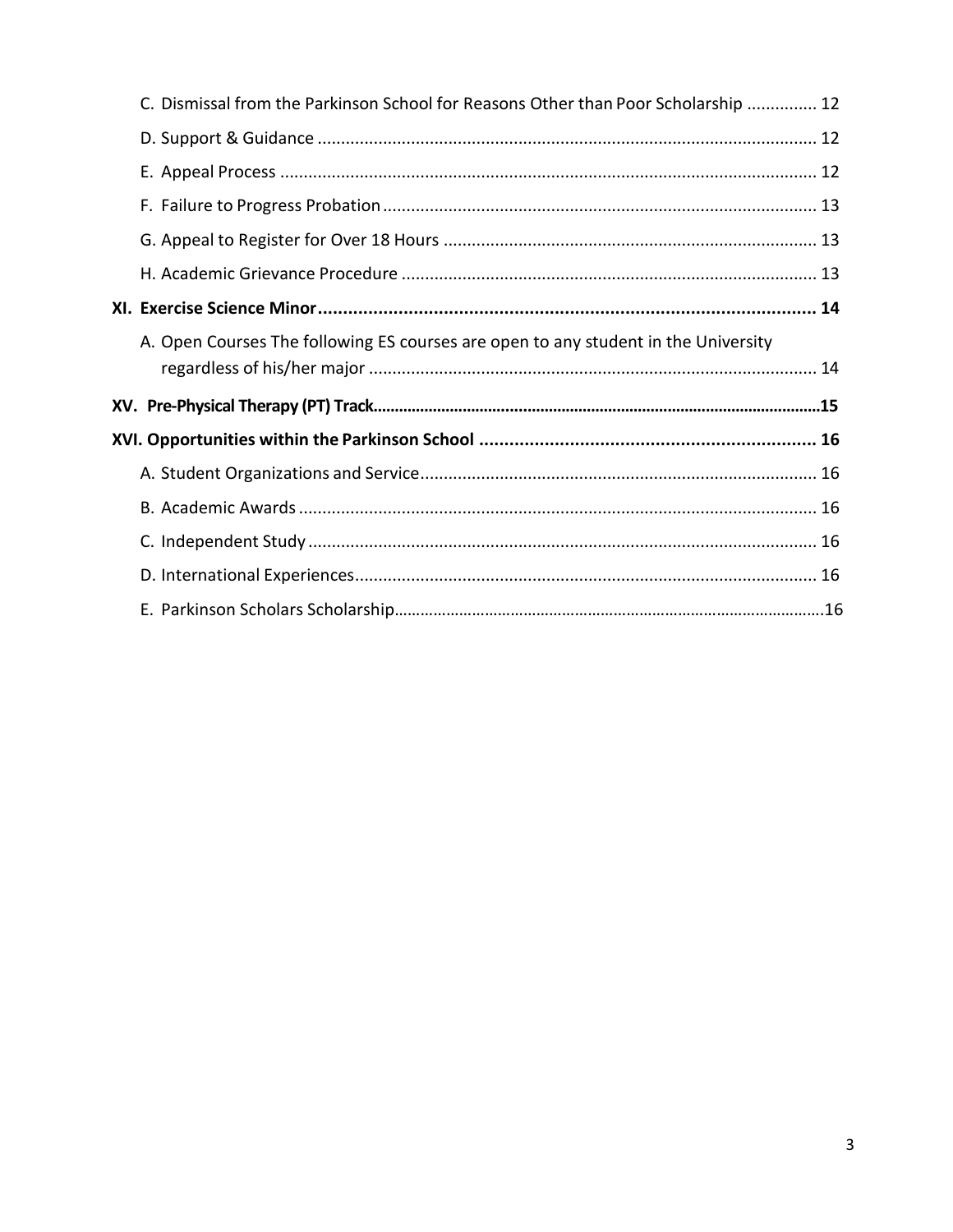# Welcome Message

<span id="page-3-0"></span>On behalf of the entire faculty and staff of Loyola University Chicago's Exercise Science (ES) program, I would like to welcome you to your ES major. The Parkinson School of Health Sciences and Public Health houses the ES program and it is our goal to make your educational experience a positive and rewarding time of growth.

In order to help you progress smoothly through the undergraduate ES program, I refer you first to the Parkinson School Bachelor of Science Student Handbook. The Parkinson School handbook provides important information on policies, procedures and services relevant to all undergraduate students in the School. Secondly, I encourage you to become familiar with this handbook – the ES Student Handbook, which provides additional information specific to students enrolled in the ES major or minor.

The ES Student Handbook is here to support you through your academic journey. It is the responsibility of each student to review the handbook as a way of preparing for successful academic life and progression toward graduation.

You are always welcome to visit with me to gain additional guidance on your ES major or career path in exercise science. We look forward to assisting you on your successful path toward a Loyola University Chicago BS degree in Exercise Science.

Sincerely,

 $\Delta\nu$ ilson

Stephanie Wilson, MPT, CPT, CGI Director of the Undergraduate Exercise Science Program/Instructor Parkinson School of Health Sciences and Public Health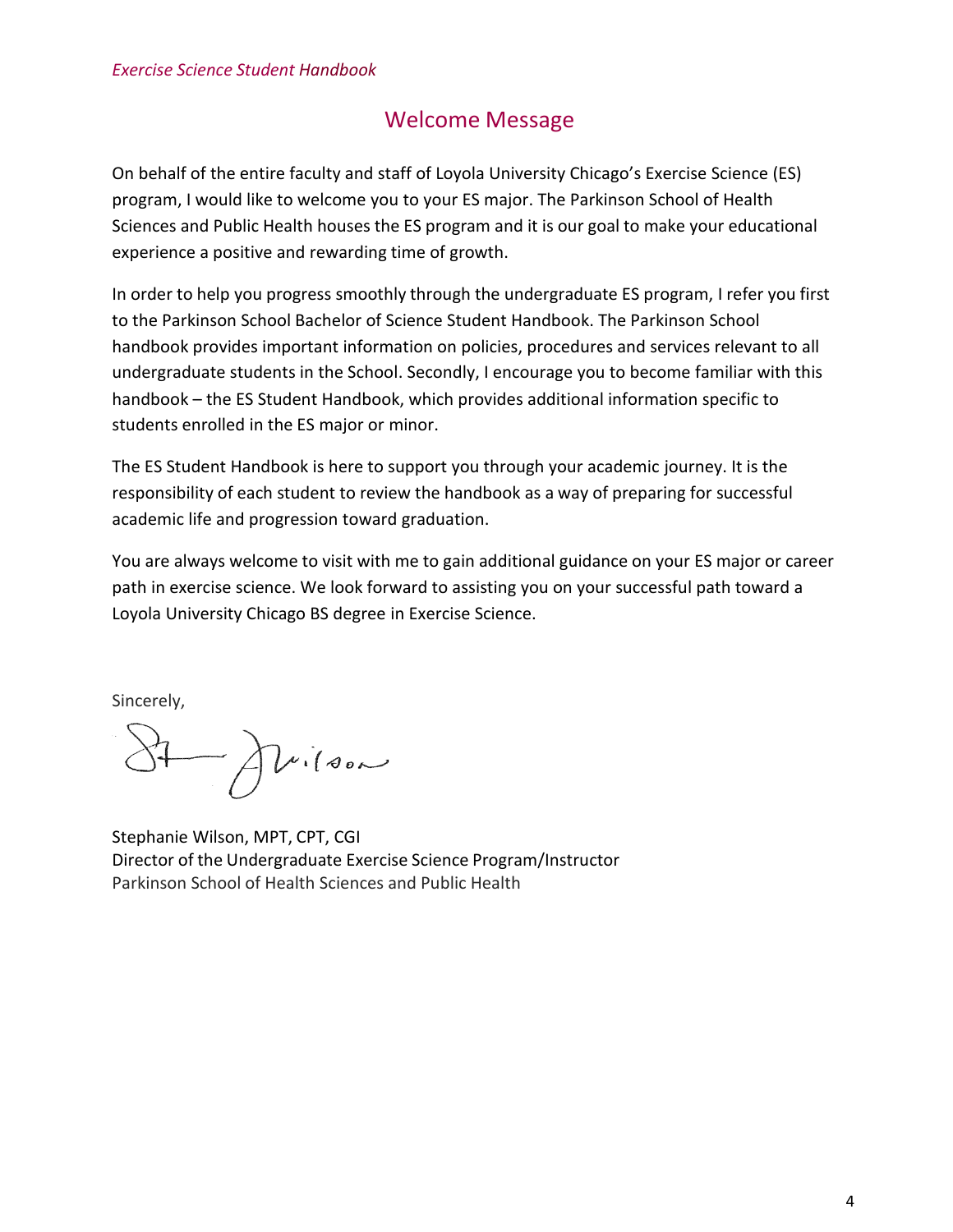## <span id="page-4-0"></span>**I. Loyola University Chicago Mission, Values and Promise**

Loyola is Chicago's Jesuit Catholic University—a diverse community seeking God in all things and working to expand knowledge in the service of humanity through learning, justice, and faith. The Parkinson School of Health Sciences and Public Health curriculum is based on the Loyola University Chicago Mission, Values and Promise.

Definitions and more information regarding the university Mission, Values and Promise can be found at *<http://www.luc.edu/mission/>*.

## **II. Overview of Exercise Science Program (ES) Within the Parkinson School of Health Sciences and Public Health**

In 2012, a baccalaureate degree program of Exercise Science was created at Loyola University Chicago. This program prepares graduates for positions in health and exercise related fields. Information about the undergraduate program of Exercise Science can be found at *[https://www.luc.edu/parkinson](http://www.luc.edu/parkinson)* .

The ES program is one of several degree programs offered within the Parkinson School. The B.S. in Exercise Science from Loyola's Parkinson School of Health Sciences and Public Health prepares students for myriad health and exercise related fields. Graduates can look forward to careers in adult fitness and personal training; assessment, design, and implementation of individual and group exercise; and fitness programs for healthy people and those with controlled disease. Through coursework and hands‐on experience, students will develop skills in evaluating health behaviors and risk factors, conducting fitness assessments, writing appropriate exercise prescriptions, and motivating individuals to modify negative health behaviors.

#### <span id="page-4-1"></span>**III. Parkinson School Exercise Science Program**

## **A. Program Outcomes**

Faculty and administrators are engaged in a collaborative effort to recruit, retain, educate, and graduate health care professionals who contribute to the well‐being of society. The goal of the undergraduate Exercise Science program is to prepare graduates to perform effectively in entry-level positions. At the completion of the program the graduate has the knowledge and skills to:

- 1. Demonstrate proficiency in exercise and fitness screening, health appraisal and risk stratification, fitness assessment and evaluation, and exercise techniques.
- 2. Communicate effectively and collaboratively with clients and the interprofessional team in exercise and fitness settings.
- 3. Integrate values, ethics, and client preferences into exercise science practice.
- 4. Participate in activities to promote lifelong learning and professional development in exercise science.
- 5. Demonstrate proficiency in critical thinking and evidence‐based decision making in Exercise science.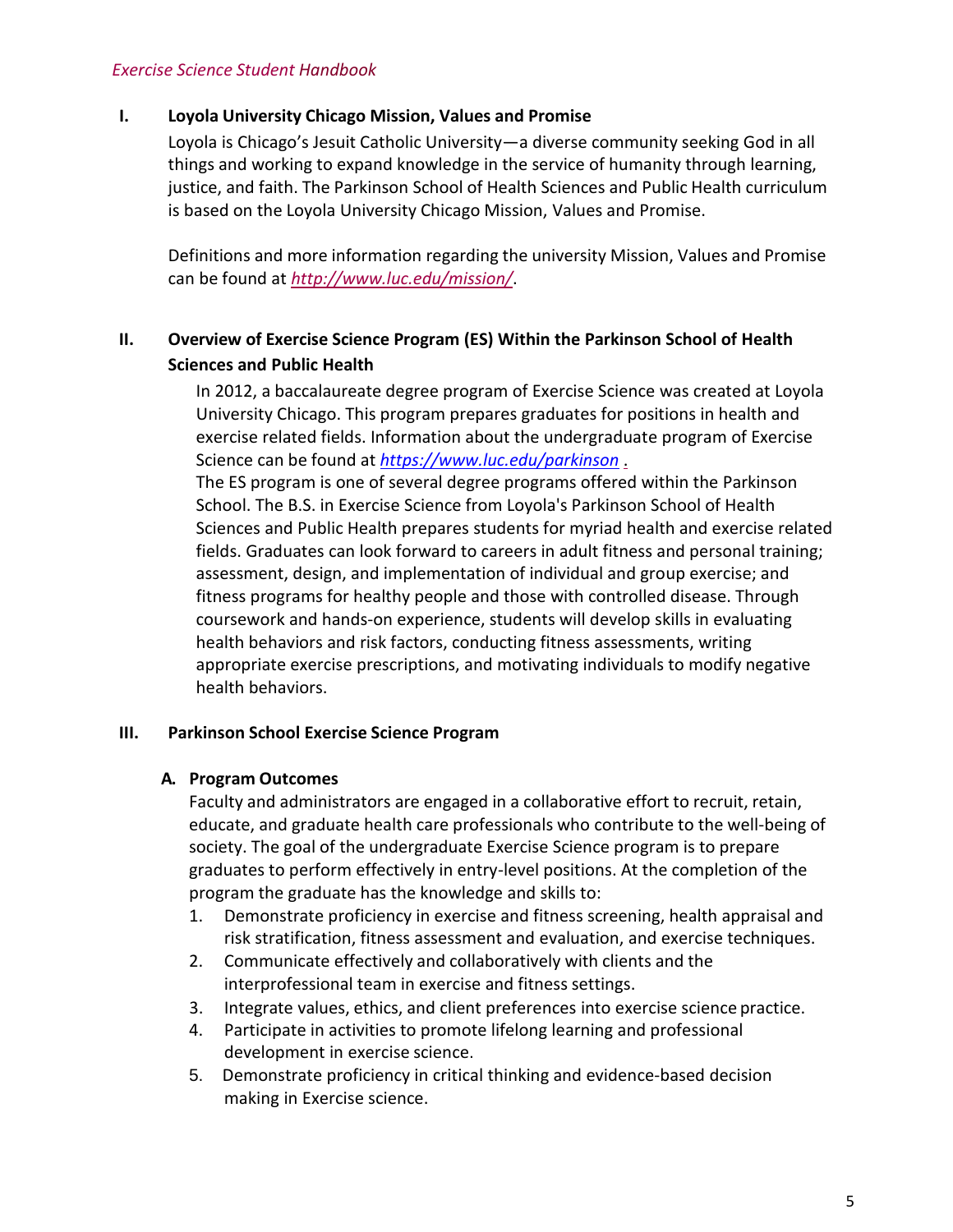6. Synthesize knowledge from the arts, sciences and exercise sciences as the basis for assessment of physical capabilities and exercise prescriptions.

## <span id="page-5-0"></span>**IV. Academic Support**

## **A. Academic Advising**

Freshman and sophomore students are advised through *the Office of First and Second Year Advising (FSYA)* located in the Sullivan Center. Academic advising for junior and senior students are conducted in the Parkinson School of Health Sciences and Public Health. Students may refer to the Exercise Science Program under the tab "Advising" for detailed information about their assigned advisor and advising hours. Academic advisors will meet with the student to discuss their program plan.

## <span id="page-5-1"></span>**B. Student Accessibility Center (SAC)**

All requests for accommodations are considered on a case‐by‐case basis. The student requesting accommodations should meet with an SAC staff member, as early as possible, preferably before the beginning of their first term at the university. The student is required to provide official documentation of the disability from an appropriate professional. Contact information is available at<http://www.luc.edu/> sac/.

## <span id="page-5-2"></span>**C. Special Health Accommodations**

Documentation from a healthcare provider is required whenever a student has a health issue that demands certain precautions or accommodations that do not violate university or agency policies, yet allow the student to fulfill the objectives of the course. These situations may include, but are not limited to: pregnancy, special dietary needs, and other medical conditions that require modification and/or restrictions for student participation in service-learning or internship experiences. Documentation from a healthcare provider is required when the accommodations are no longer necessary.

## <span id="page-5-3"></span>**D. Changing a Major**

Students may change their major, but they will not be able to return to the program once they change their major. The student should contact their Academic Advisor to discuss a possible major change.

## <span id="page-5-4"></span>**V. Communication Systems**

#### **A. Email Policy**

Parkinson School has established e‐mail as an official means of communication using each student's official LUC e-mail account. The Parkinson School of Health Sciences and Public Health will only send e-mails to the student's university e-mail account. If the student chooses to use a personal account, it must be re-routed to their Loyola email. The website that can be used for this process is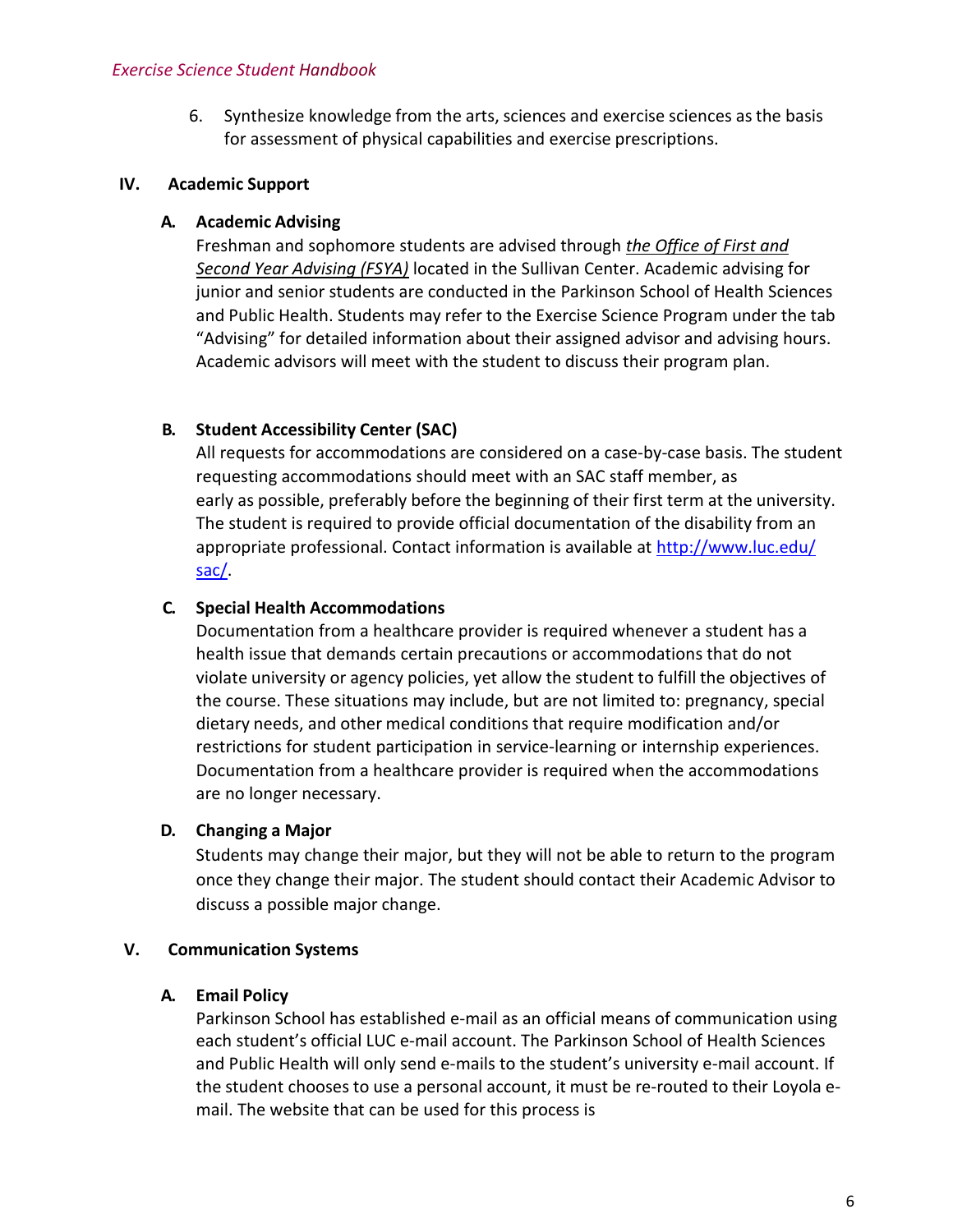*<http://pellonia.luc.edu/iuadmin>*. The student is responsible for checking their LUC accounts daily for important course, internship and Parkinson School information and announcements.

## <span id="page-6-0"></span>**B. LUC Learning Management System**

Faculty uses Loyola University Chicago's learning management system. The learning management system provides the student with all course information including the syllabus, course documents, calendar, assignments, grades, and, at times, lectures. The learning management system can be accessed online from the LUC homepage. The student can access the learning management system for each course once they have registered through LOCUS (Loyola's Online Connection to University Services) at *<http://www.luc.edu/locus>*. The Loyola University Chicago UVID and password must be used to access web‐based course information**.**

## **VI. Admission into the Exercise Science Program**

- ES students may be admitted to the ES major as freshmen, internal or external transfers.
- A minimum cumulative GPA of 2.25 is required to transfer into the ES major.

## **VII. Academic Standards for Exercise Science Program**

Each student is required to abide by Loyola University Chicago policies as well as Parkinson School policies. LUC policies may be found in the university catalog. *<http://www.luc.edu/academics/catalog/undergrad/reg.shtml>*. Parkinson School policies are identified below:

## <span id="page-6-1"></span>**A. Grading System**

The standardized grading scale for the Exercise Science program in the Parkinson School is as follows:

| А  |   | $(93-100)$         |
|----|---|--------------------|
| А- |   | $(90-92)$          |
| B+ | ⋍ | $(87-89)$          |
| R  | = | $(83 - 86)$        |
| В- |   | $(80-82)$          |
| C+ | = | $(77-79)$          |
| C  |   | $(73-76)$          |
| C- | = | $(70-72)$          |
| D+ |   | (67-69)            |
| D  |   | $(60-66)$          |
| F  |   | (60 and below)     |
| WF |   | Withdrawal/Failure |
| w  |   | Withdrawal         |
|    |   |                    |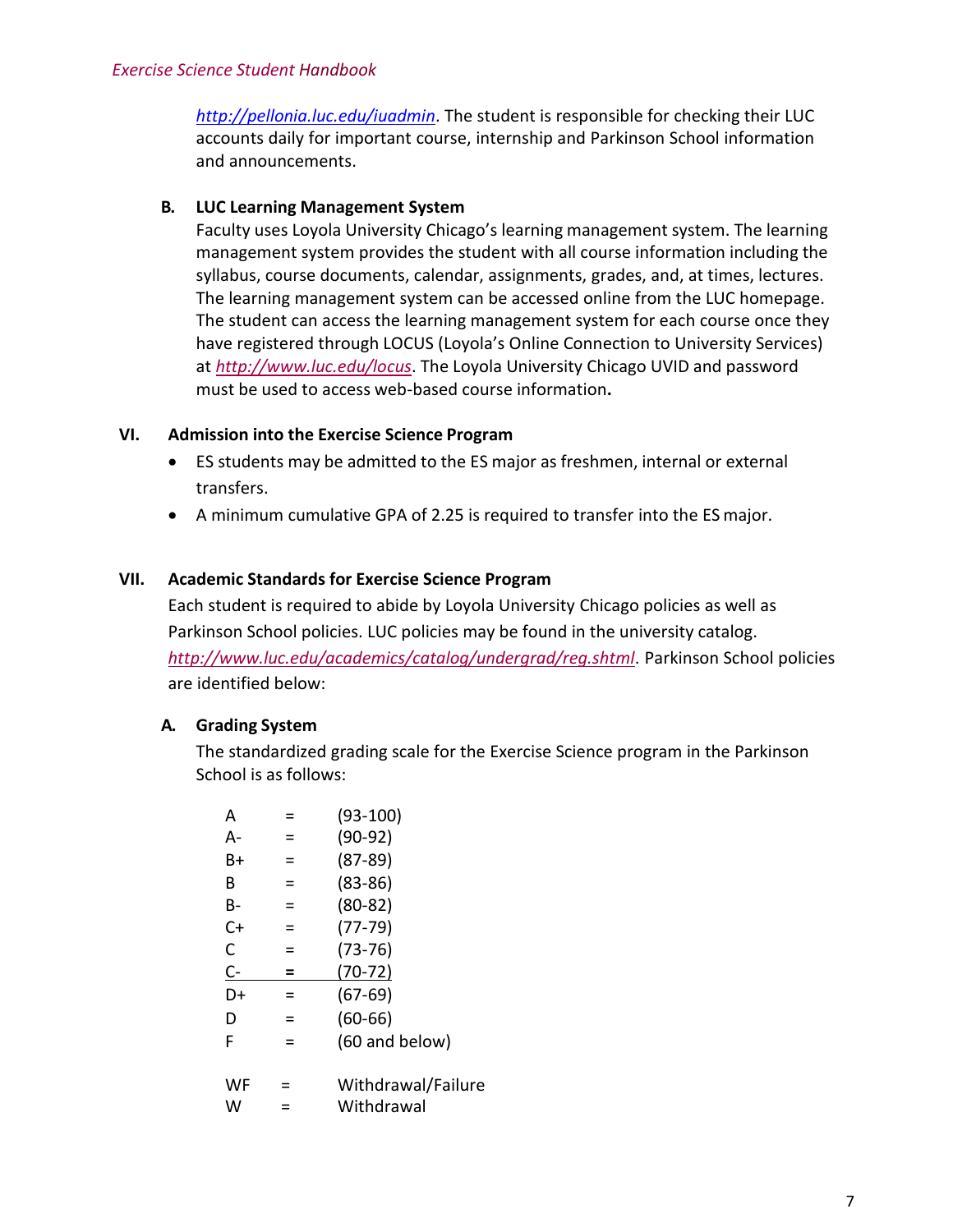|    | $\equiv$ | Incomplete                       |
|----|----------|----------------------------------|
| P  | $\equiv$ | Pass                             |
| ΝP | $=$      | No Pass                          |
| ΝR | $\equiv$ | <b>Registered Never Attended</b> |

#### **Quizzes, Exams and Assignments**

In addition to course policies, Parkinson School abides by the following:

- Exams and quizzes must be taken on the day scheduled. If illness or other serious circumstance arises, the course instructor is to be notified before the exam or quiz begins.
- Assignments are due on the date specified unless an extension is negotiated with the course instructor prior to the deadline date.
- The course instructor will determine the consequence of late or missing assignments.
- Materials not permitted during examinations include but are not limited to cell phones, water bottles, hats (excluding religious head covering), and pocketed or hooded sweatshirts.

#### <span id="page-7-0"></span>**B. Final Examinations**

Final examinations are given during the scheduled examination period in each session. The student is expected to take their exams as scheduled. The student with more than 3 exams on a given day may contact the Associate Dean for Undergraduate Programs for consideration of possible exam schedule revision. The student who is unable to attend a final examination must contact their instructor prior to the exam. Requests made the day of the final exam will be denied.

#### <span id="page-7-1"></span>**C. Grade Requirements**

All Exercise Science required major courses (any course with a prefix of: BIO, CHEM,EXCM, PHYS, PSYC, GNUR) must be successfully completed with a grade of "C minus" or better. If a student fails to achieve a "C minus" grade, the course must be retaken. A course can only be repeated once. Students cannot take required major courses for Pass/ No Pass.

#### <span id="page-7-2"></span>**D. Progression Requirements**

All of the following are required to progress in the ES Program:

- A minimum cumulative GPA of 2.25
- A minimum grade of C minus in all major courses required for the major; this requirement includes both ES and non‐ES specific courses (i.e. BIO, CHEM, PHYS, etc).
- Any student who does not achieve a "C minus" or better in 2 or more required major courses will be dismissed for poor scholarship from the program and the Parkinson School.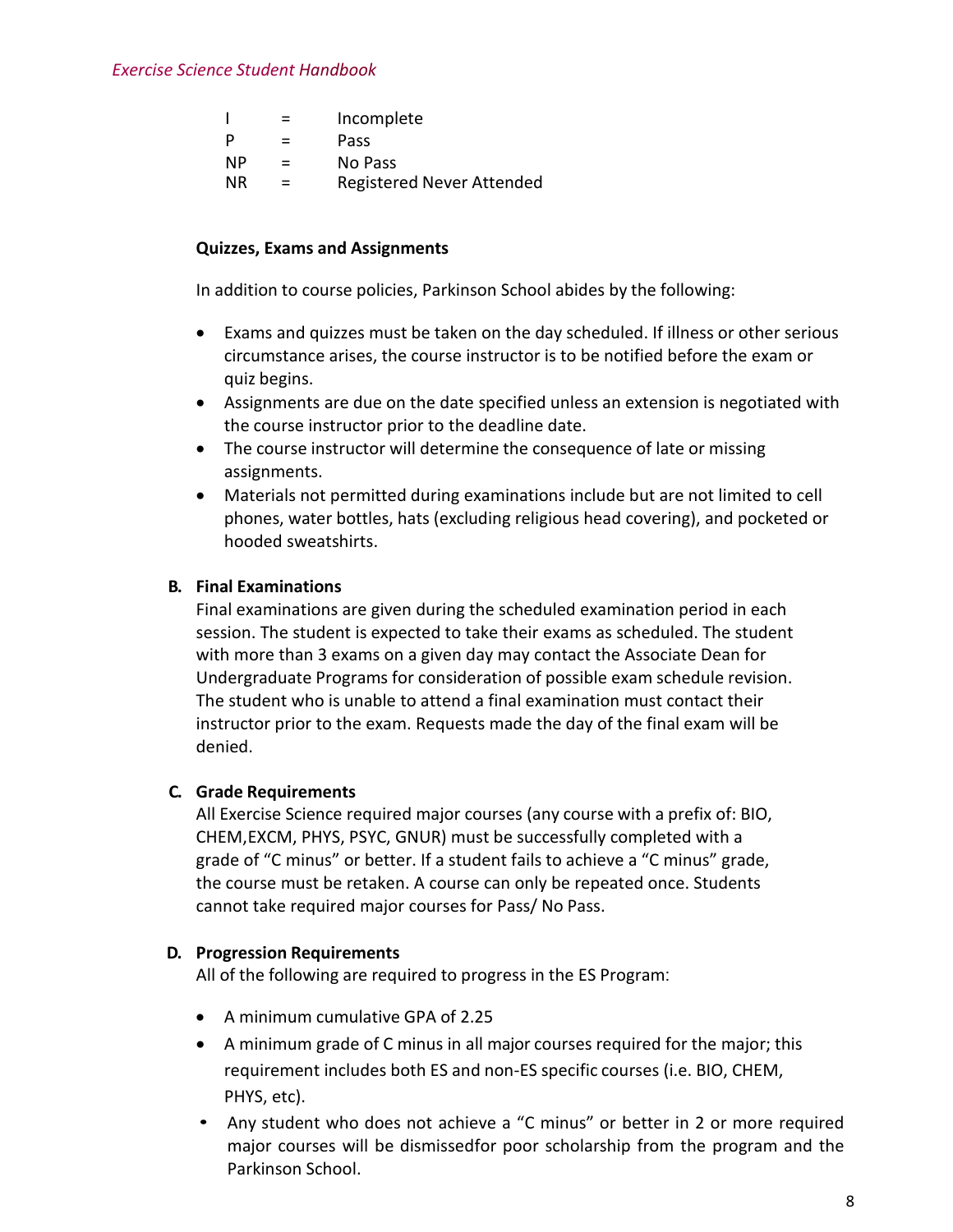**VIII.** Resolution of an incomplete grade (I) per LUC policy

- **IX.** Senior Year Internship (EXCM 395 Internship)
	- All pre-requisite coursework must be complete prior to the start of the internship semester.
	- A minimum cumulative GPA of 2.25 is required at the completion of the previous semester.
	- Internship Orientation session must be attended in spring semester of the student's junior year.
	- All required documents as outlined in the ES Internship Handbook must be submitted within prescribed timelines.
	- Students may only attend internships after completing all health, security and other human resource requirements as required by the Parkinson School and internship agency.

Students are responsible for their own transportation to and from internship sites. It is imperative that students plan for transportation needs prior to the senior internship semester.

Changing internship placements cannot be accommodated.

Parkinson School and the ES Program abide by HIPAA law. Confidentiality is to be maintained in all forms of written and spoken communication including any communication on Facebook, blogs or other forms of social media. Failure to abide by HIPAA law may result in dismissal from the internship, the ES program, Parkinson School and/or Loyola University Chicago.

Students are expected to abide by all agency‐specific requirements regarding confidentiality and proprietary information. You may be asked to sign a Confidentiality or Non‐Disclosure Agreement at your internship site. Confidentiality is to be maintained regarding all matters and content related to the business operations and policies of internship sites.

No ES student is to be involved in direct or indirect patient care at any time during the internship experience. Failure to abide by this policy may result in dismissal from the internship, the ES program, Parkinson School and/or Loyola University Chicago.

Refer to complete policies and procedures of the ES senior internship in the ES Internship Handbook found under the "Internship Info" tab in Sakai. Access the handbook and other internship documents by clicking *here*.

#### **X. Academic Probation**

Any student whose Cumulative GPA falls below 2.25 will be placed on academic probation. Students are allowed no more than two semesters on academic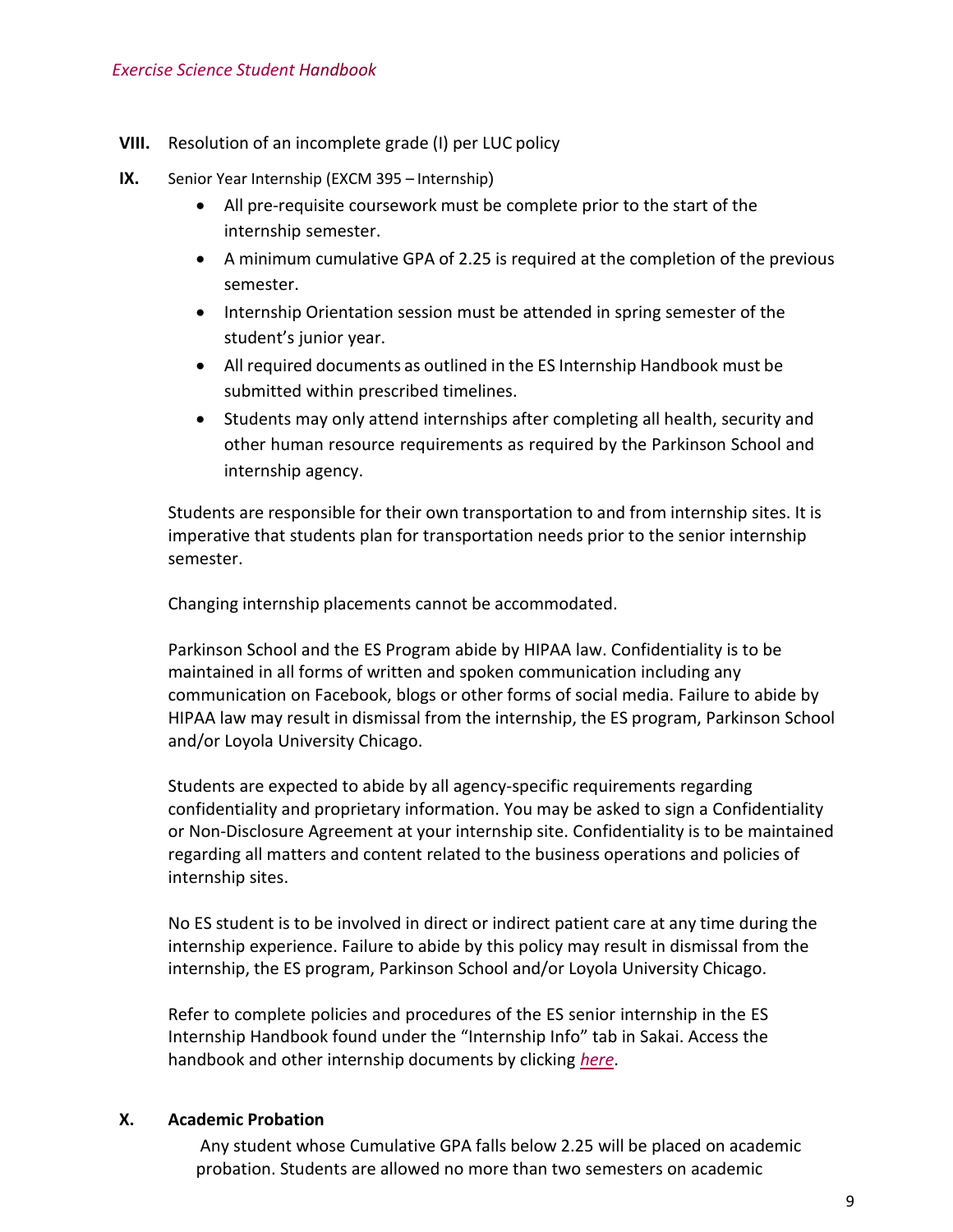probation.

- Initial Probation Period. At the end of the first probationary semester the student must achieve a *Term* GPA of 2.25 or better. Failure to achieve a *Term* GPA of 2.25 or better at the end of the first probationary semester will result in dismissal from the Exercise Science Program and the School of Health Sciences and Public Health.
- Any student who achieves a *Term* GPA of 2.25 or better at the end of their initial probationary semester, while not yet achieving a *Cumulative* GPAof 2.25 will be continued on probation for one more semester. A student will be allowed this one additional semester to return to good standing, defined as achieving a *Cumulative* GPA of 2.25 or better.

The student is expected to adhere to LUC and Parkinson School academic policies. Refer to LUC academic policies at *<http://www.luc.edu/academics/catalog/undergrad/reg.shtml>*

## <span id="page-9-0"></span>**A. Alterations in Program Plan**

1. Withdrawal

Definition: When a student elects to change enrollment status by removing themselves from the official class roster. Withdrawal from specific courses in the BS program may impact a student's ability to progress in the program. For more information about withdrawing from a course, or assistance, please see your assigned Academic Advisor.

According to University policy: Complete withdrawal before the beginning of the term start date will result in no financial responsibility. Complete withdrawal from all classes after the term start date will result in tuition charges according to the withdrawal schedule of the university.

According to University policy: During the late and change registration period, a student may withdraw from a course without penalty, or notation, on their academic record. After the late and change registration period, a designation of "W" will appear on the academic record. After a specified point in the semester, withdrawal from a course will result in a "WF" grade for the course, which is the equivalent of a failing grade (F) for the course. Dates for these withdrawal conditions are published in the university academic calendar.

More information about the University Policy is available at:

[http://www.luc.edu/academics/catalog/undergrad/reg\\_credithour.shtml#d.en.1](http://www.luc.edu/academics/catalog/undergrad/reg_credithour.shtml#d.en.120577) [20577](http://www.luc.edu/academics/catalog/undergrad/reg_credithour.shtml#d.en.120577)

(Note: A student who withdraws from a course with a grade of "WF" has this course attempt designated as a course failure, and is subject to the progression policy related to failing grades.)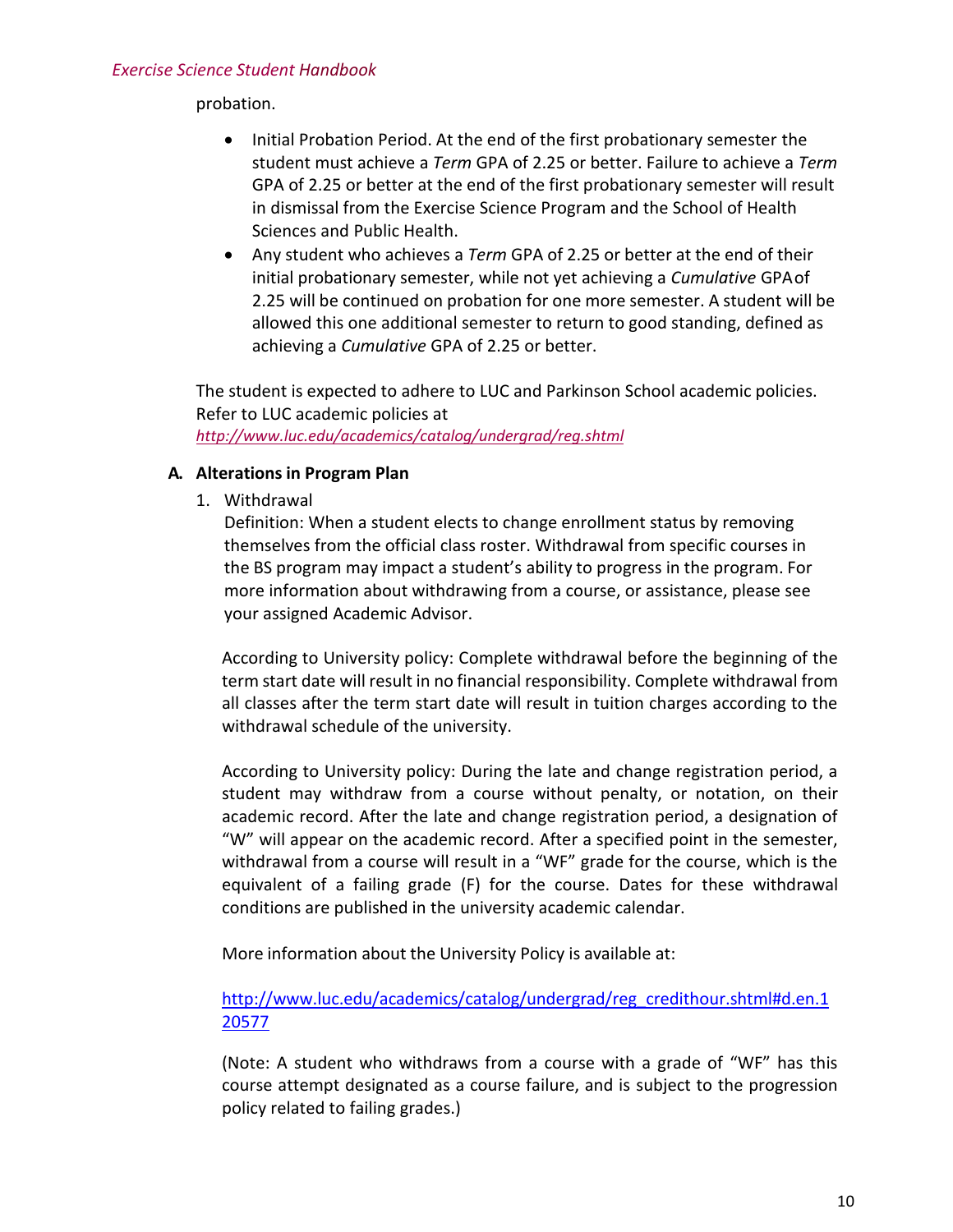A student who withdraws from the same required course twice and receives a notation of "W" on their academic record, will be placed on probation. For the probation to be lifted, the student must complete the course with a grade of C- or higher during the next semester in which the course is offered.

If the course is not successfully completed with a C- or higher, or if the student withdraws a third time from this same course, the student will be dismissed from the program.

**Important:** Students who transfer into a Parkinson program will still be required to follow the above policy (i.e. if the student withdrew twice from a required course for their new Parkinson major, prior to transferring in, the student will not be admitted into the program. Withdraws that occurred prior to entry into the Parkinson major are included in this policy.

2. Leave of Absence (LOA)

It is expected that the student will maintain registration within the University from the time of initial enrollment until graduation. If this is not possible, a leave of absence (LOA) must be requested prior to the anticipated date of the leave. The student in the undergraduate Exercise Science program may request a leave of absence that is not to exceed two academic years, consecutively, or interspersed throughout the program. Accruing more than two years of LOA will result in automatic dismissal from the program. The student is advised to contact their Parkinson School Academic Advisor when considering a LOA to fill out the required paperwork. When the student returns from the LOA, they will be assigned to courses according to the current program plan, on a space available basis.

- 3. Coursework completed outside of LUC Parkinson School abides by the policies of LUC regarding coursework taken outside of LUC in addition to policies specific to ES
	- a. Transferring students with previous college credits can submit syllabi and transcripts to evaluate comparability to ES courses. Documents should be submitted to the Academic Advisor.
	- b. Current students planning to transfer course credits from a course taken outside of LUC must obtain approval from their Academic Advisor prior to enrolling. Failure to obtain prior approval may result in non‐acceptance of transferred credit hours.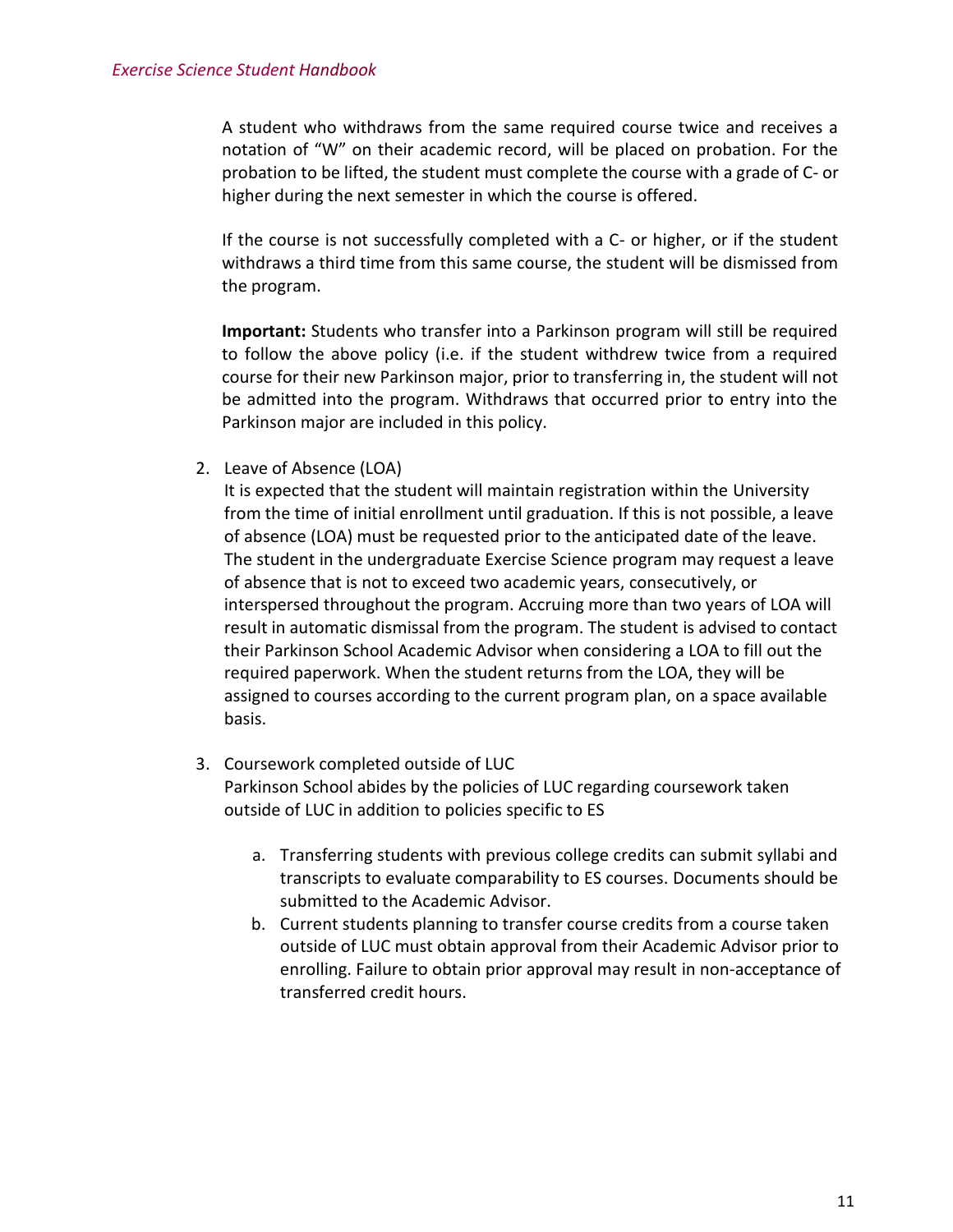## <span id="page-11-0"></span>**B. Dismissal from the Parkinson School for Poor Scholarship**

Definition: Dismissal is removal from LUC and Parkinson School according to their respective policies.

- Per above, any student who fails to achieve a *Term* GPA of 2.25 or better for the initial probationary semester will be dismissed for poor scholarship from the Exercise Science Program and the School of Health Sciences and Public Health.
- Per above, any student who fails to achieve a *Cumulative* GPA of 2.25 or better after two probationary semesters will be dismissed for poor scholarship from the Exercise Science Program and the School of Health Sciences and Public Health.
- Any student who does not achieve a "C minus" or better in 2 or more required Exercise Science courses (any course with a prefix of: BIO, CHEM, EXCM, PHYS, PSYC, STAT, GNUR) will be dismissed for poor scholarship from the Exercise Science Program and the School of Health Sciences and Public Health.
- Any student who fails to achieve a "C minus" or better in the same required major course twice, will be dismissed for poor scholarship from the Exercise ScienceProgram and the School of Health Sciences and Public Health.
- Students who maintain a cumulative GPA of at least a 2.0 may be academically eligible to submit an application for transfer to another school/ college within the university.

## <span id="page-11-1"></span>**C. Dismissal from the Parkinson School for Reasons Other than Poor Scholarship**

The ES Program and the School of Health Sciences and Public Health reserve the right to dismiss a student regardless of GPA for reasons related to violations in professional role responsibilities, academic integrity or ethical practice.

#### <span id="page-11-2"></span>**D. Support & Guidance**

The student who is subject to dismissal from the Parkinson School is advised to meet with their Academic Advisor for support and guidance.

## <span id="page-11-3"></span>**E. Appeal Process**

Definition: Reinstatement is the process whereby a student seeks to be readmitted to the Parkinson School.

The student dismissed from the ES Program has an opportunity to apply for readmission within one calendar year after dismissal. The student who seeks readmission is required to meet with the ES Academic Advisor to discuss the process.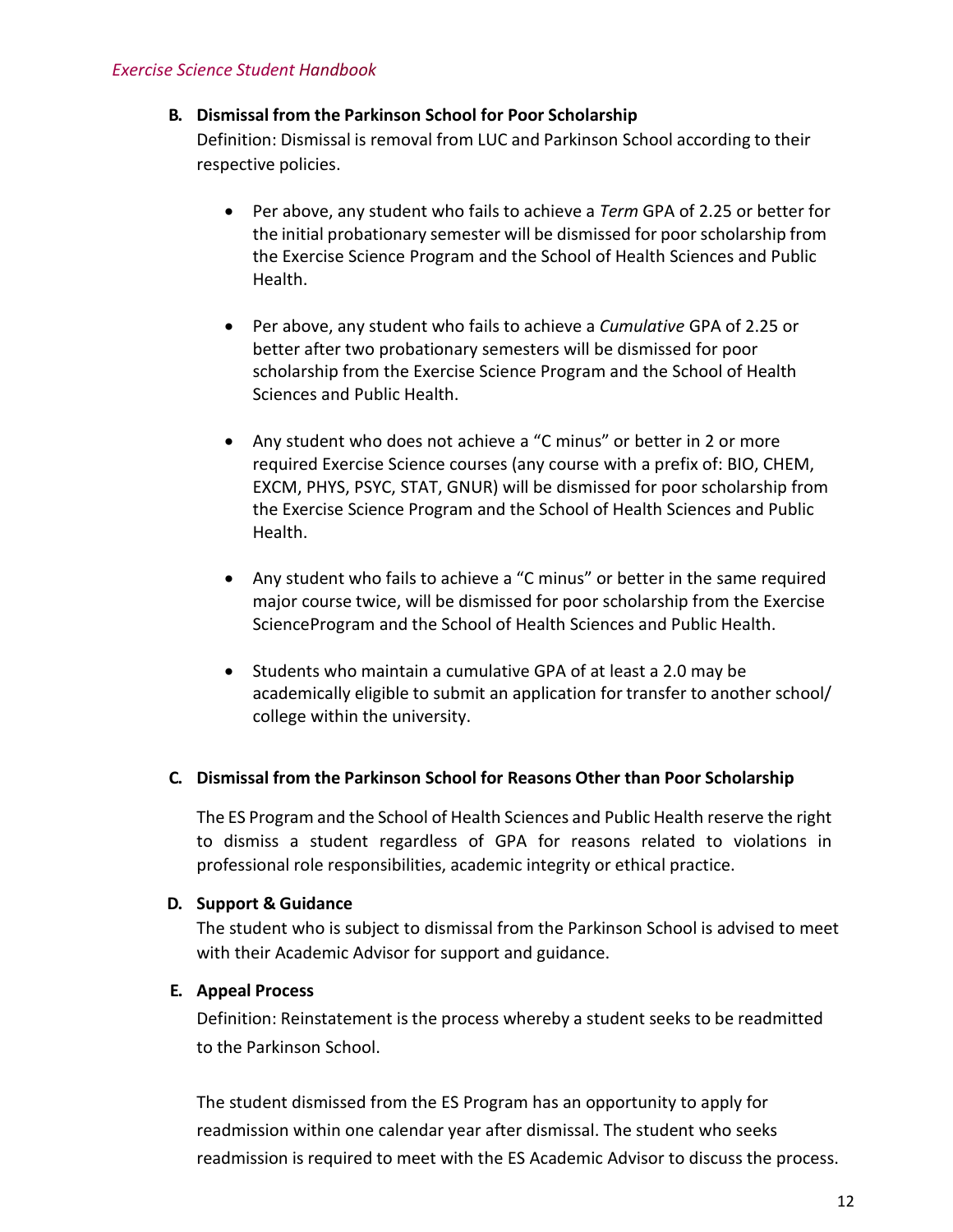#### *Exercise Science Student Handbook*

The Academic Advisor will collect and submit the necessary information to the Chair of the ES Program Committee. Students must submit the following materials to the ES Academic Advisor one week inadvance of the ES Program Committee meeting:

- 1. Personal Statement
	- a. Statement should be no longer than one page single spaced
	- b. Statement must include the circumstances that led to dismissal and the steps taken to demonstrate the student's ability to be successful in the ES program
- 2. Two Letters of Recommendation from Loyola University Chicago faculty
	- a. It is advised that letters come from current ES faculty as these letters are given greater weight
		- b. Letters must be received directly from the author of the letter
- 3. Transcripts: If the student attended another college/university since the time of dismissal, an official copy of the transcript, either a digital copy or hardcopy in a sealed envelope, are to be included with the readmission materials.
- 4. A complete readmission packet includes the personal statement, two letters of recommendation, and transcripts where applicable

The Student may request to attend the ES Program Committee meeting to present the Readmission Application. No one other than the student may attend the committee meeting when presenting for readmission. The ES Program Committee will inform the student of the final decision within 72 hours of meeting.

A student who has been dismissed from the ES program more than one time is not eligible to appeal for readmission.

<span id="page-12-0"></span>Any student who is not able to complete the required readmission materials will be denied readmission into the program. A student whose readmission application is denied is not eligible to apply for readmission a subsequent time.

If the student is readmitted, the student must follow the most recent curriculum. As such, the student should discuss this requirement with their Academic Advisor prior to starting the readmission process.

#### <span id="page-12-1"></span>**F. Failure to Progress Probation**

Any student who fails to show timely progression toward completion of his/her degree requirements per his/her program plan, may at the discretion of his or her dean, be placed on probation. A contract defining the terms under which the student can remove him/herself from probation must be completed by the end of the second week of classes in the next semester.

#### <span id="page-12-2"></span>**G. Appeal to Register for Over 18 Hours**

A cumulative GPA of 3.0 or higher is required to register for greater than 18 hours in a semester. Students need to submit an Appeal to Register for Over 18 Hours form to the Academic Advisor of the Exercise Science program.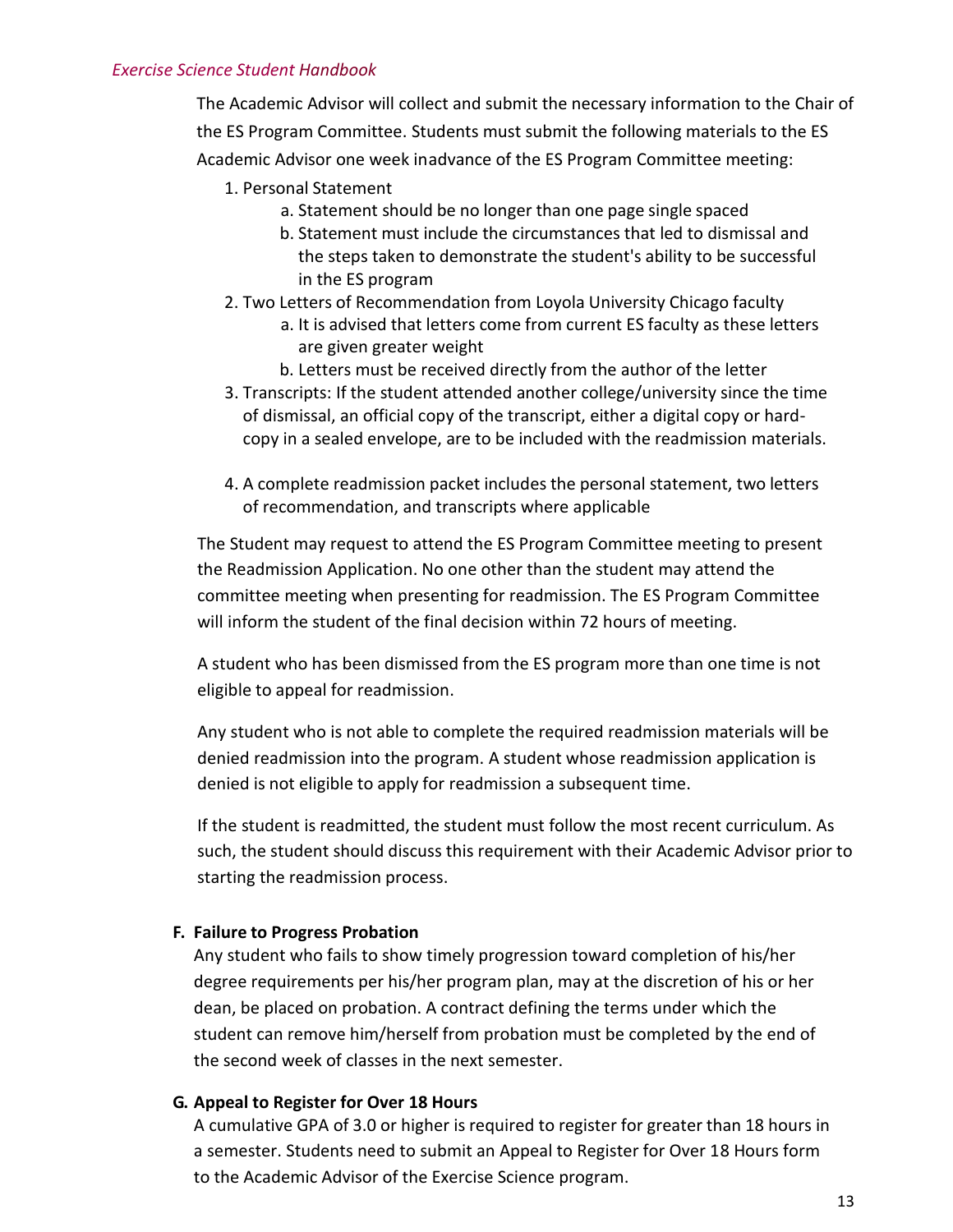## **H. Academic Grievance Procedure**

In order to provide a forum for the fair resolution of academic disputes involving individual student complaints of the appropriateness of course grades and accusations of academic dishonesty, the student may refer to the following:

*[http://www.luc.edu/academics/catalog/undergrad/reg\\_academicgrievance.shtml](http://www.luc.edu/academics/catalog/undergrad/reg_academicgrievance.shtml)*

## **XI. Exercise Science Minor**

## **A. Requirements**

Students wishing to fulfill the requirements for a minor in the ES Program must: successfully complete 16-17 credit hours of courses from the major as evidenced by a grade of C‐ or better.

● A student who does not pass with a C- or better or withdraws from a required ES course must repeat the course and achieve a grade of C‐ or better. Courses can only be repeated once. If the student repeats the course and does not achieve a grade of C‐ or better, the student will be dismissed from the ES program.

## **B. Required Courses**

The courses listed below are required for the minor.

- 1. EXCM 101 Introduction to Exercise Physiology
- 2. EXCM 201 Physiology of Exercise
- 3. EXCM 342 Sports Nutrition
- 4. The student must choose one course from Group A and one course from Group B for the final two required courses for the minor.

| <b>Group A</b>                                                                                                                                                                      | <b>Group B</b>                                                                                                              |
|-------------------------------------------------------------------------------------------------------------------------------------------------------------------------------------|-----------------------------------------------------------------------------------------------------------------------------|
| <b>EXCM 364-</b> Introduction To<br>$\bullet$<br>Clinical Exercise Testing and<br>Prescription with lab<br><b>EXCM 390-Psychology of</b><br>$\bullet$<br><b>Health and Exercise</b> | <b>EXCM 345 - Therapeutic Exercise</b><br>$\bullet$<br><b>EXCM 385 - Kinesiology and sports</b><br>$\bullet$<br>Biomechanic |

## **XII. Access to Exercise Science Courses for Students Not Enrolled in the Major or Minor**

## **A. Open Courses**

The following ES courses are open to any student in the University regardless of his/her major:

- **A.** EXCM 101 Introduction to Exercise Physiology
- **B.** EXCM 201 Physiology of Exercise
- **C.** EXCM 115 NCCA Personal Training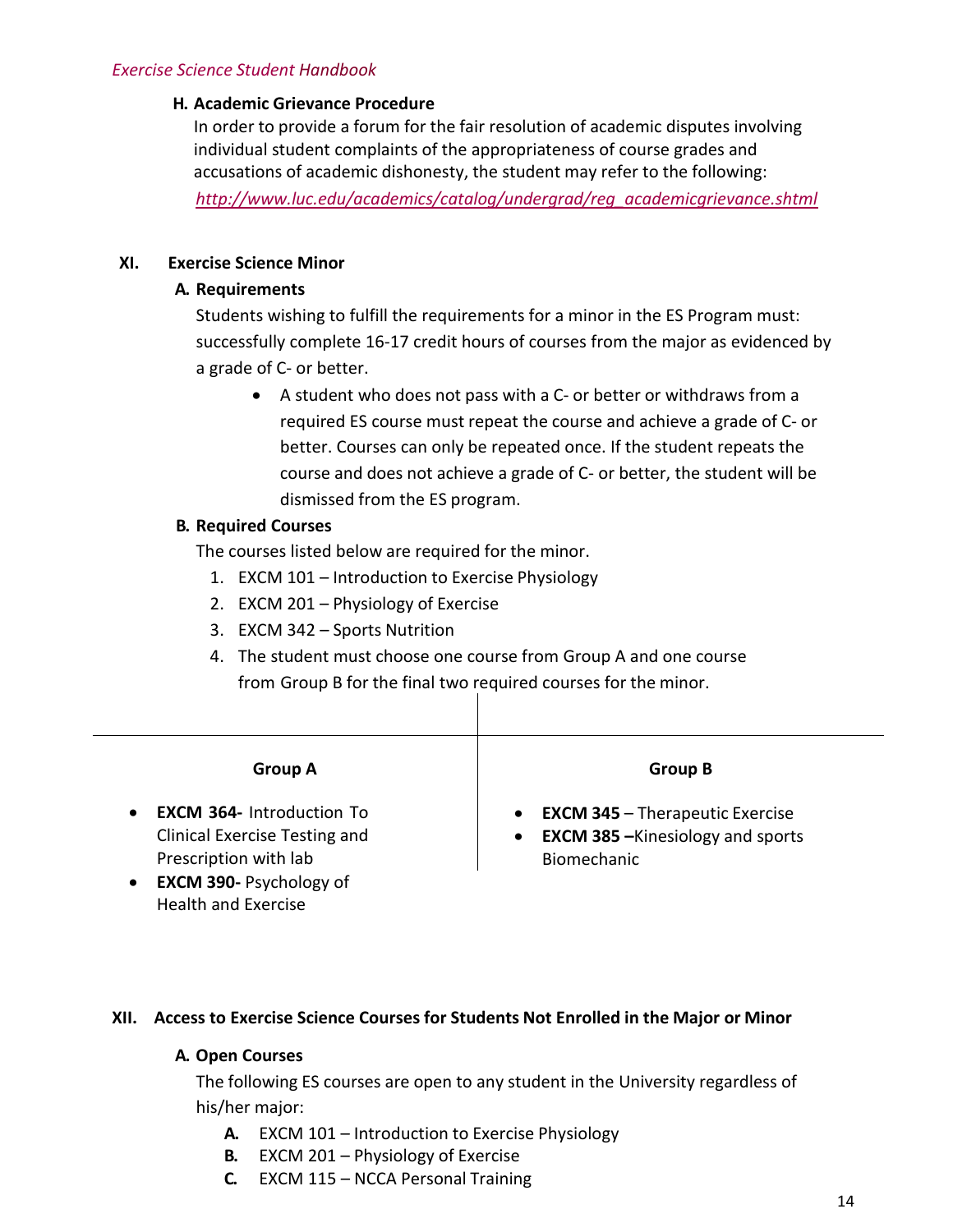#### **XIII. Pre-Physical Therapy (PT) Track**

The track is open to all declared Exercise Science undergraduate students. Once admitted into the track, students must receive a final grade of a B or better in their Pre-PT-specific EXCM courses (i.e. HSM 120, EXCM 345, EXCM 352, EXCM 387 and EXCM XXX Special Topics).

To be admitted into the track, students must contact their declared academic advisor to update their program plan. Students must be in good academic standing with an established GPA of a 3.0 in order to be admitted into the Pre-PT track.

Students in the Pre-PT track must complete the CPR certification and send their academic advisor their certificate prior to graduation. The American Heart Association is the only accepted organization. Red Cross is not accepted by most DPT programs. Students should seek certification by their junior or senior year, since the certification only lasts 2 years (if the student needs the certification for their accelerated program after graduation).

#### **XIV. Professional Behavior and Conduct**

The Parkinson School is committed to providing its students, faculty, staff and guests with an environment that is respectful, safe, and conducive to learning, teaching and employment. Exercise Science students are expected to display professional behavior, such as honesty, punctuality, maturity, and respectful communication with faculty, community partners and student peers at all times. The Exercise Science Program and the Parkinson School adhere to the Community Standards of conduct put forth by Loyola University Chicago. These standards provide a baseline for acceptable student conduct. Adherence is expected of students in all Exercise Science courses and its program.

#### **XV. Academic and Professional Integrity**

The Parkinson School is committed to providing its students, faculty, staff and guests with an environment that is respectful, safe, and conducive to learning, teaching and employment. Professional behavior is expected at all times. The Parkinson School abides by the University Academic Integrity policy that clearly defines plagiarism and academic cheating and the consequence of academic dishonesty.

## For more information refer to:

*[http://www.luc.edu/academics/catalog/undergrad/reg\\_academicintegrity.shtml](http://www.luc.edu/academics/catalog/undergrad/reg_academicintegrity.shtml)*

- The consequences of academic dishonesty can be severe, including failure in the course where the dishonesty occurred or greater sanctions including dismissal from the Parkinson School and/or Loyola University Chicago.
- Students are ethically obligated to report any observed dishonesty to the Course Instructor, ES Program Director or Associate Dean for Undergraduate Programs.
- Failure to report observations of dishonesty may result in the same or similar sanctions as those who commit acts of academic dishonesty.